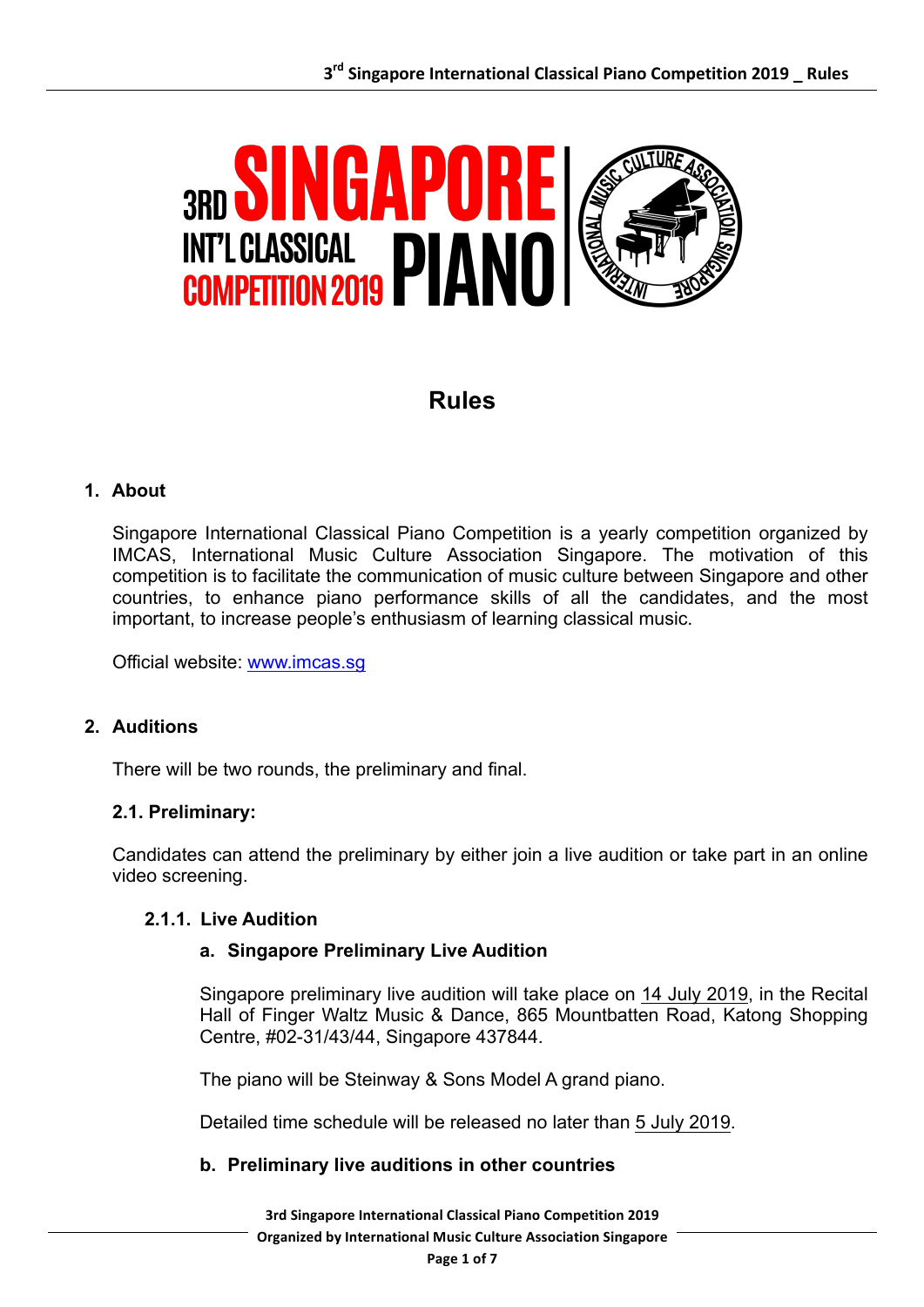For other countries, preliminary live auditions will be held no later than 14 July 2019. For details, please refer to official website updates or enquire with the representative in your country or city. The contact of representatives can be found in our official website.

# **2.1.2. Online Video Screening**

For candidates who can't join live auditions, can also choose to take part in an online video screening. You will be required to submit URL address of your video recording when you do the online registration. It is your liability to make clear video recording and upload correctly to online video website for judges to review. No modification or editing should be made to the video and audio.

The judges will evaluate every candidate's performance, candidates who get 85 points or more out of 100 will be qualified for the final round. For candidates who are qualified in a live audition, a qualification letter will be given at the end of the audition. For candidates who pass the online video screening, a softcopy of qualification letter will be sent by email no later than 14 July 2019.

# **2.2. Final:**

The final round will take place on 17 and 18 August 2019, in Lee Foundation Theatre, Nanyang Academy of Fine Arts, 151 Bencoolen St, Singapore 189655.

A Steinway & Sons Model D grand piano will be provided for candidates to perform.

An award ceremony and gala concert will be held in the evening of 18 August 2019.

Detailed time schedule of the final will be released in the official website no later than 31 July 2019.

# **3. Category**

The competition is open to candidates of all nationalities and background, who aged 5 to 29 years old.

The competition is divided into 7 categories based on candidate's age:

- Category A: 5 to 6 years;
- Category B: 7 to 8 years;
- Category C: 9 to 10 years;
- Category D: 11 to 12 years;
- Category E: 13 to 14 years;
- Category F: 15 to 17 years;
- Category G (Adults): 18 to 29 years;

The age will be calculated according to the first day of final round, which is 17 Aug 2019.

**3rd Singapore International Classical Piano Competition 2019 Organized by International Music Culture Association Singapore**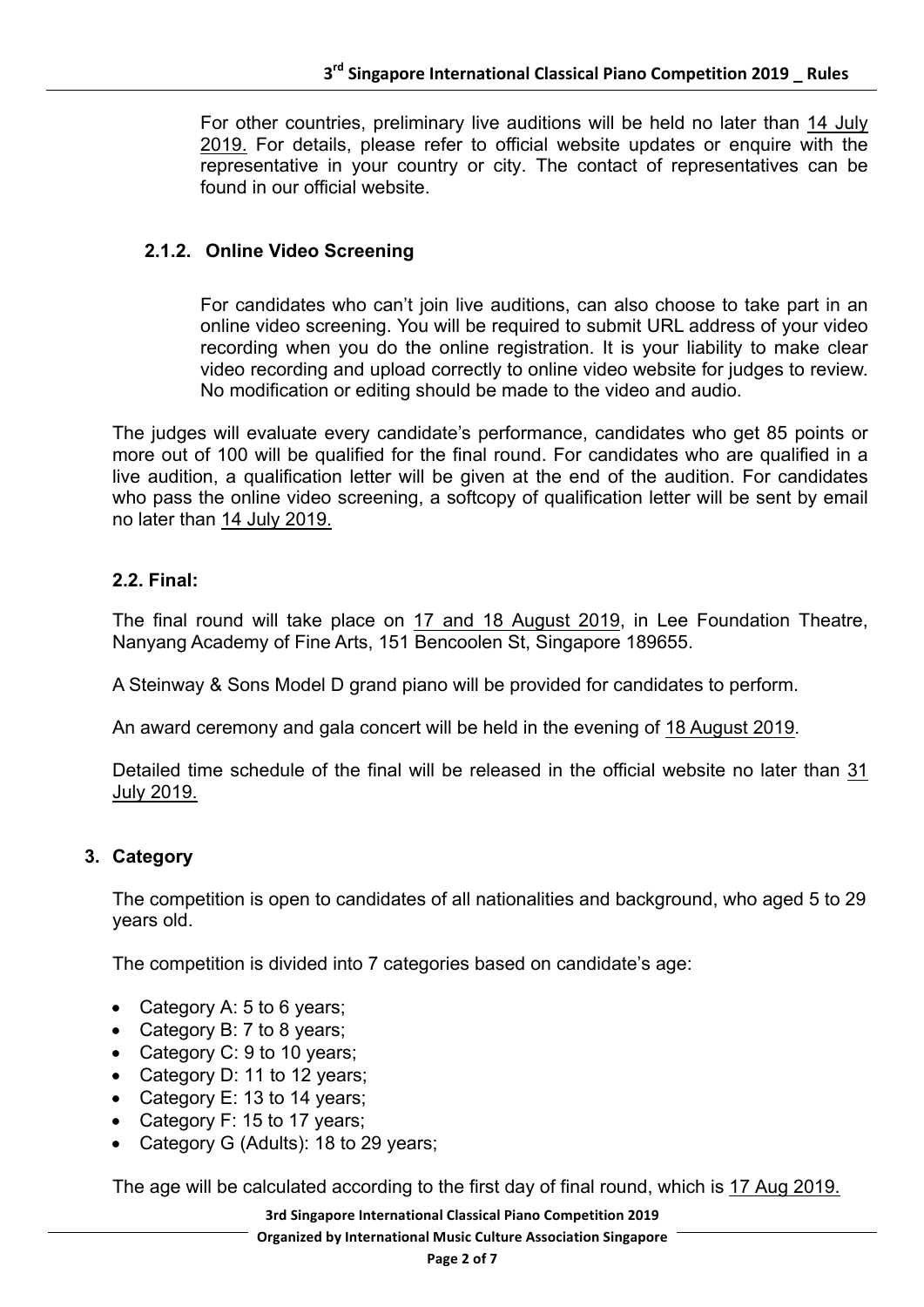Candidates can sign up for 1 category only, but can be a higher age group.

# **4. Programs**

- Category A: free programs up to 4 minutes, 2 pieces from different periods or genres;
- Category B: free programs up to 5 minutes, 2 pieces from different periods or genres;
- Category C: free programs up to 6 minutes, 2 pieces from different periods or genres;
- Category D: free programs up to 7 minutes, 2 pieces from different periods or genres;
- Category E: free programs up to 8 minutes, 2 pieces from different periods or genres;
- Category F: free programs up to 9 minutes, 2 pieces from different periods or genres;
- Category G (Adults): free programs up to 10 minutes, 2 pieces from different periods or genres;

Candidates can choose same pieces for both two rounds.

Candidates must play by memory, otherwise there will be no points given.

Programs must be classical piano pieces (Baroque Period, Classical Period, Romantic Period and 20<sup>th</sup> Century). Pop, Jazz or other non-classical genres are not acceptable. Candidate who plays non-classical piano pieces, no points will be granted.

#### **5. Prizes**

All candidates who join the preliminary round will get a participation certificate of the preliminary.

All prizes will be granted according to the points candidate gets in the final round.

- First Prize: 90 and above:
- Second Prize: 85 to 90 (90 is not include);
- Third Prize: 80 to 85 (85 is not include);

For First Prize, both a trophy and a certificate will be granted. For Second and Third Prize, a certificate will be granted.

If candidate gets less than 80 points (80 is not include) in the final round, a participation certificate of final round will be granted.

The candidate who gets the highest points among the First Prize winners will be the winner of that category. There will be no winners if no one gets a First Prize. If the winner gets 95 points or more, an Absolute First Prize with a cash bonus will be granted:

- Absolute First Prize of Category A: S\$ 500;
- Absolute First Prize of Category B: S\$ 600;
- Absolute First Prize of Category C: S\$ 700;
- Absolute First Prize of Category D: S\$ 800;

**3rd Singapore International Classical Piano Competition 2019**

**Organized by International Music Culture Association Singapore**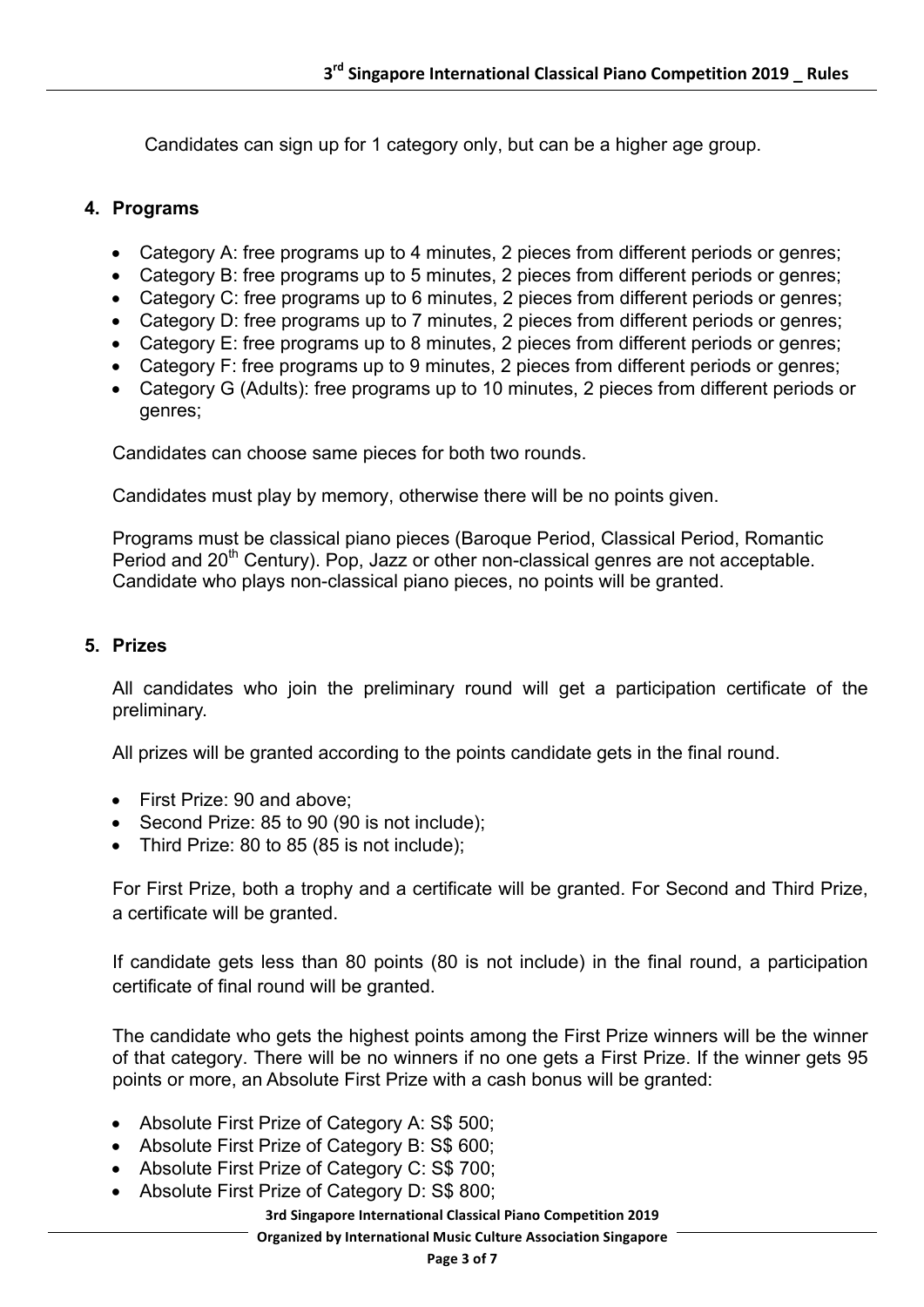- Absolute First Prize of Category E: S\$ 900;
- Absolute First Prize of Category F: S\$ 1000;
- Absolute First Prize of Category G (Adults): S\$ 1500;

The winners of all categories will be invited to perform 1 piece in the gala concert during award ceremony, in the evening of 18th Aug 2019. Awards will be forfeited if the winner refused to attend the gala concert.

The teacher will also get an Outstanding Teaching Prize with a certificate, if three or more of his/ her students win a prize in the competition.

# **6. Registration**

## **6.1. Preliminary**

## **6.1.1. Live Audition**

# **a. Singapore Preliminary Live Audition**

For Singapore preliminary live audition, you can either do the registration online via our official website, or contact our representatives to register.

The registration deadline is 30 June 2019.

## **b. Other country's preliminary live auditions**

To register, or enquire about the application deadline, venue and date of the live auditions, you can contact our representatives in your country or city for more details.

The contact information will be updated on our official website.

#### **6.1.2. Online Video Screening**

For candidates who can't join live auditions, can register online video screening on our official website.

The application deadline for online video screening is 30 June 2019.

## **6.2. Final**

For qualified candidates, please register the final round through our representatives in your city, or register online on our official website. You can register for the final from 15 July 2019 onwards, and the application deadline will be 25 July 2019.

We will verify candidate's qualification for the final.

**Notice:**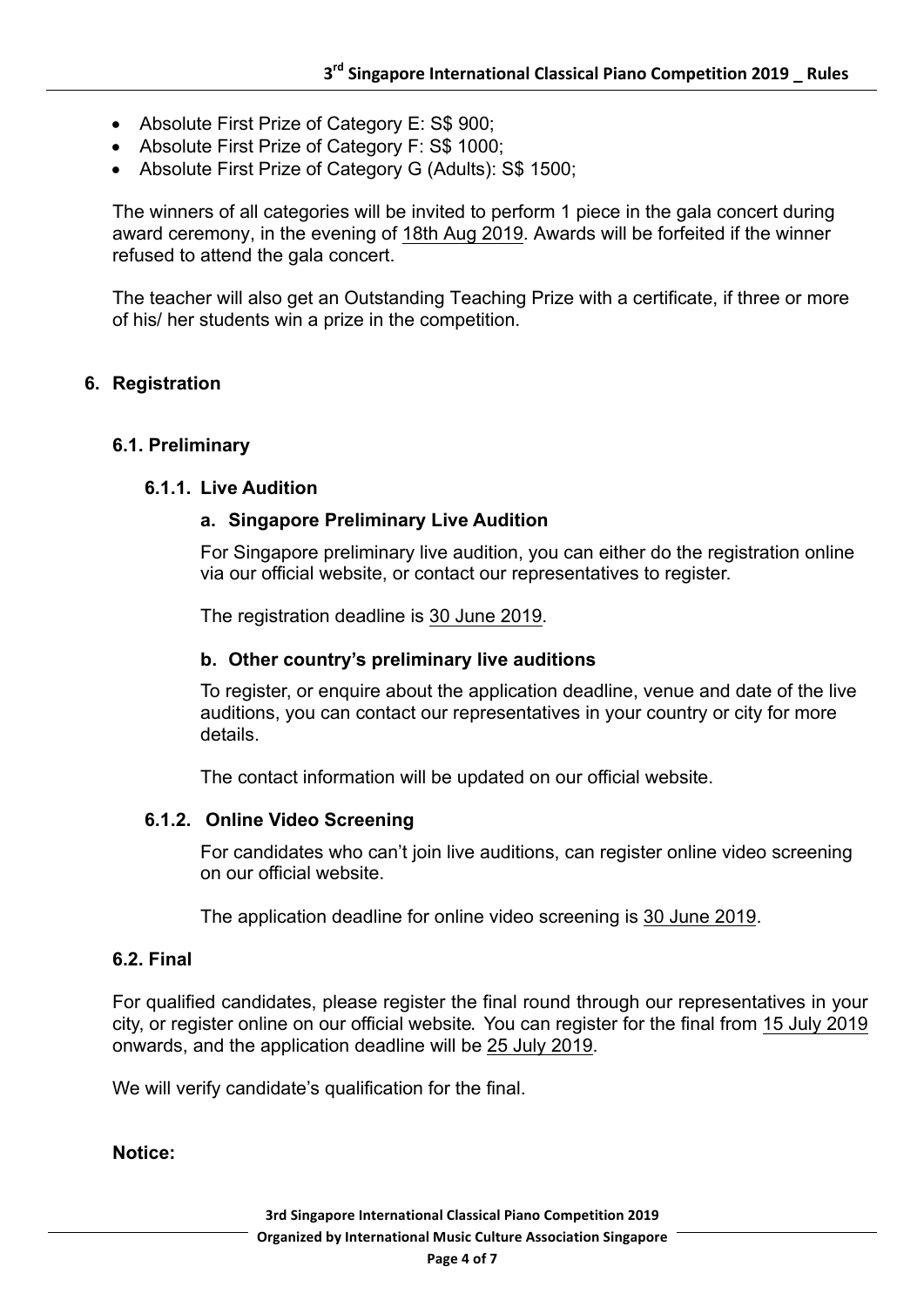Candidates must indicate the title, composer and duration of all pieces, for both preliminary and final round registration.

# **7. Registration Fees**

## **7.1. Preliminary**

**7.1.1. Live Audition**

# **a. Singapore Preliminary Live Audition**

- Category A: SGD 100
- Category B: SGD 110
- Category C: SGD 120
- Category D: SGD 130
- Category E: SGD 140
- Category F: SGD 150
- Category G (Adults): SGD 160

## **b. Other countries' preliminary live auditions**

Please enquire with the representatives in your country or city.

#### **7.1.2. Online Video Screening**

- Category A: SGD 100
- Category B: SGD 110
- Category C: SGD 120
- Category D: SGD 130
- Category E: SGD 140
- Category F: SGD 150
- Category G (Adults): SGD 160

#### **7.2. Final**

- Category A: SGD 140
- § Category B: SGD 150
- Category C: SGD 160
- Category D: SGD 170
- Category E: SGD 180
- Category F: SGD 190
- Category G (Adults): SGD 200

For final round, the registration fee will include 2 complimentary tickets for award ceremony and gala concert. For more tickets required, additional fee will be charged.

#### **8. Copy Right and PDPC**

In case of audio-visual recordings and/or photographs of all auditions and/or award ceremony and/or gala concert, applicants renounce all economic and/or rights of any nature, and authorize the Artistic Director of the Competition and any related production and/or

> **3rd Singapore International Classical Piano Competition 2019 Organized by International Music Culture Association Singapore**